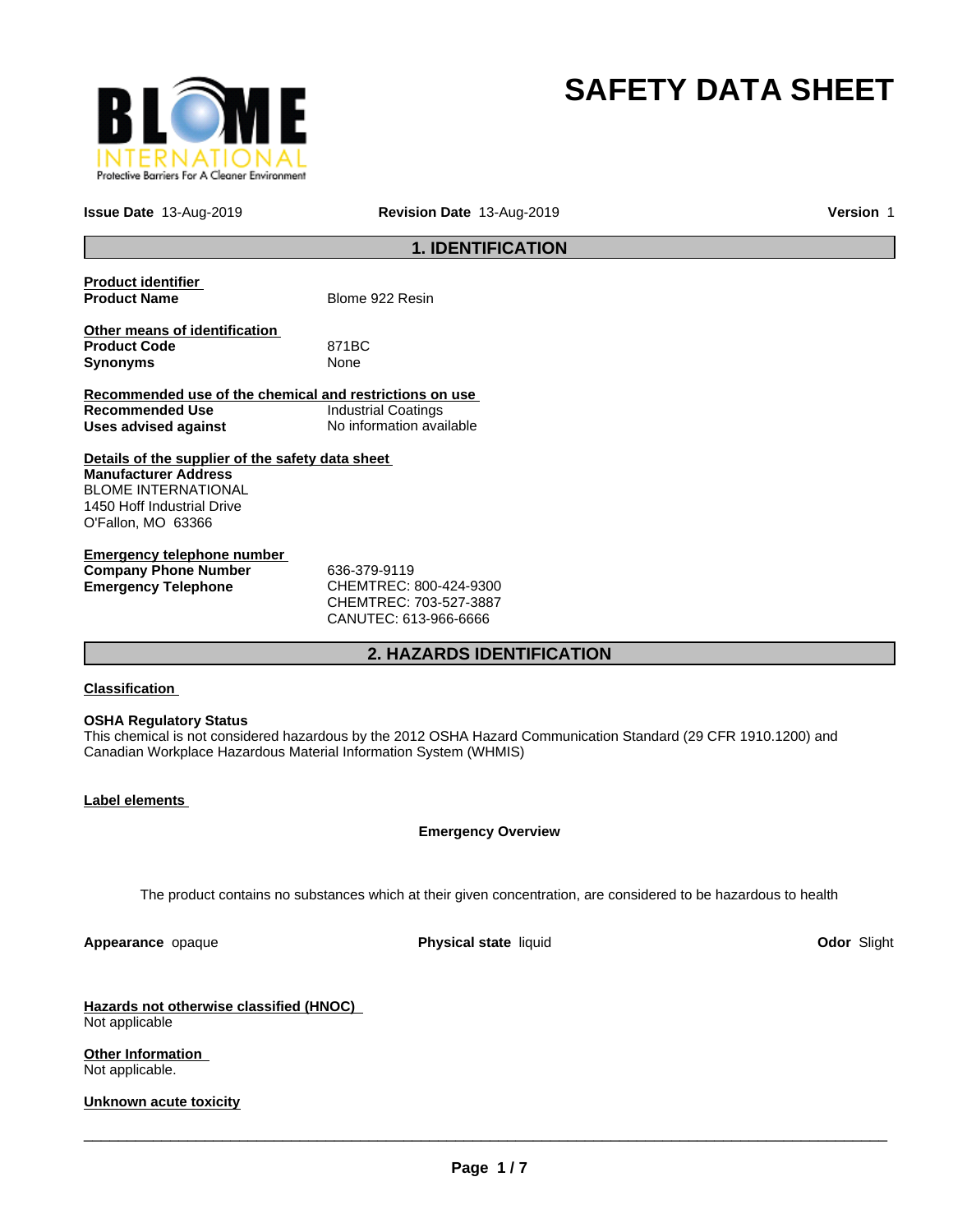56% of the mixture consists of ingredient(s) of unknown toxicity

## **3. COMPOSITION/INFORMATION ON INGREDIENTS**

 $\overline{\phantom{a}}$  ,  $\overline{\phantom{a}}$  ,  $\overline{\phantom{a}}$  ,  $\overline{\phantom{a}}$  ,  $\overline{\phantom{a}}$  ,  $\overline{\phantom{a}}$  ,  $\overline{\phantom{a}}$  ,  $\overline{\phantom{a}}$  ,  $\overline{\phantom{a}}$  ,  $\overline{\phantom{a}}$  ,  $\overline{\phantom{a}}$  ,  $\overline{\phantom{a}}$  ,  $\overline{\phantom{a}}$  ,  $\overline{\phantom{a}}$  ,  $\overline{\phantom{a}}$  ,  $\overline{\phantom{a}}$ 

### **Substance**

Not applicable

## **Mixture**

| Chemical.<br>Name      | <b>CAS No</b>                                  | $^{\circ}$<br>Mojob+               |
|------------------------|------------------------------------------------|------------------------------------|
| vmer matrix *<br>' ا ب | slar                                           | $30^{\circ}$<br>$\sim$<br>юC<br>ບບ |
| Water *                | $\sim$ $\sim$ $\sim$<br>770<br><br>10-C<br>-∠ت | ٦C<br>$\sim$<br>-60<br>◡◡          |

\*The exact percentage (concentration) of composition has been withheld as a trade secret.

## **4. FIRST AID MEASURES**

#### **Description of first aid measures**

| <b>General advice</b>                                       | In case of accident or unwellness, seek medical advice immediately (show directions for<br>use or safety data sheet if possible). If symptoms persist, call a physician.                                                     |
|-------------------------------------------------------------|------------------------------------------------------------------------------------------------------------------------------------------------------------------------------------------------------------------------------|
| Eye contact                                                 | Keep eye wide open while rinsing. Immediately flush with plenty of water. After initial<br>flushing, remove any contact lenses and continue flushing for at least 15 minutes. If<br>symptoms persist, call a physician.      |
| <b>Skin contact</b>                                         | Wash off immediately with soap and plenty of water while removing all contaminated<br>clothes and shoes. If symptoms persist, call a physician. Wash contaminated clothing<br>before reuse.                                  |
| <b>Inhalation</b>                                           | Remove to fresh air. If breathing is irregular or stopped, administer artificial respiration.<br>Avoid direct contact with skin. Use barrier to give mouth-to-mouth resuscitation. If<br>symptoms persist, call a physician. |
| Ingestion                                                   | Call a physician or poison control center immediately. Do not induce vomiting without<br>medical advice. Rinse mouth. Never give anything by mouth to an unconscious person.                                                 |
| Self-protection of the first aider                          | Use personal protective equipment as required.                                                                                                                                                                               |
| Most important symptoms and effects, both acute and delayed |                                                                                                                                                                                                                              |
| <b>Symptoms</b>                                             | None known.                                                                                                                                                                                                                  |
|                                                             | Indication of any immediate medical attention and special treatment needed                                                                                                                                                   |
| Note to physicians                                          | Treat symptomatically.                                                                                                                                                                                                       |
|                                                             |                                                                                                                                                                                                                              |

## **5. FIRE-FIGHTING MEASURES**

#### **Suitable extinguishing media**

Use extinguishing measures that are appropriate to local circumstances and the surrounding environment.

**Unsuitable extinguishing media** CAUTION: Use of water spray when fighting fire may be inefficient.

### **Specific hazards arising from the chemical**

No information available.

**Explosion data Sensitivity to Mechanical Impact** None. **Sensitivity to Static Discharge** None.

**Protective equipment and precautions for firefighters**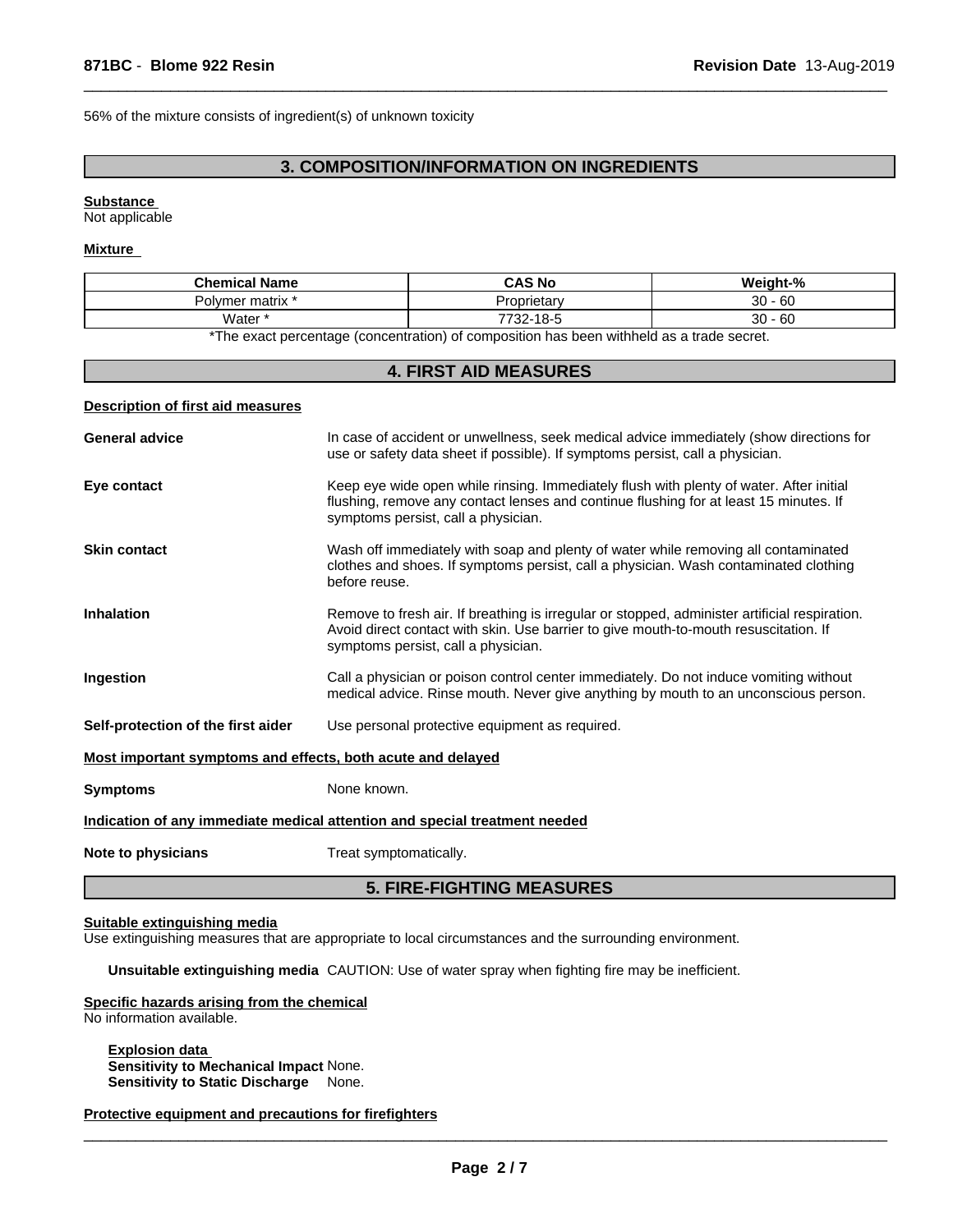As in any fire, wear self-contained breathing apparatus pressure-demand, MSHA/NIOSH (approved or equivalent) and full protective gear.

# **6. ACCIDENTAL RELEASE MEASURES**

 $\overline{\phantom{a}}$  ,  $\overline{\phantom{a}}$  ,  $\overline{\phantom{a}}$  ,  $\overline{\phantom{a}}$  ,  $\overline{\phantom{a}}$  ,  $\overline{\phantom{a}}$  ,  $\overline{\phantom{a}}$  ,  $\overline{\phantom{a}}$  ,  $\overline{\phantom{a}}$  ,  $\overline{\phantom{a}}$  ,  $\overline{\phantom{a}}$  ,  $\overline{\phantom{a}}$  ,  $\overline{\phantom{a}}$  ,  $\overline{\phantom{a}}$  ,  $\overline{\phantom{a}}$  ,  $\overline{\phantom{a}}$ 

|  |  | Personal precautions, protective equipment and emergency procedures |  |
|--|--|---------------------------------------------------------------------|--|
|  |  |                                                                     |  |

| <b>Personal precautions</b>                                  | Use personal protective equipment as required. Stop leak if you can do it without risk. Wash<br>thoroughly after handling.                                                                                                                                                                                                       |
|--------------------------------------------------------------|----------------------------------------------------------------------------------------------------------------------------------------------------------------------------------------------------------------------------------------------------------------------------------------------------------------------------------|
| <b>Environmental precautions</b>                             |                                                                                                                                                                                                                                                                                                                                  |
| <b>Environmental precautions</b>                             | See Section 12 for additional ecological information.                                                                                                                                                                                                                                                                            |
| Methods and material for containment and cleaning up         |                                                                                                                                                                                                                                                                                                                                  |
| <b>Methods for containment</b>                               | Prevent further leakage or spillage if safe to do so.                                                                                                                                                                                                                                                                            |
| Methods for cleaning up                                      | Use personal protective equipment as required. Dam up. Cover liquid spill with sand, earth<br>or other non-combustible absorbent material. Take up mechanically, placing in appropriate<br>containers for disposal. Clean contaminated surface thoroughly.                                                                       |
|                                                              | 7. HANDLING AND STORAGE                                                                                                                                                                                                                                                                                                          |
| <b>Precautions for safe handling</b>                         |                                                                                                                                                                                                                                                                                                                                  |
| Advice on safe handling                                      | Use with local exhaust ventilation. Use personal protective equipment as required. Handle<br>in accordance with good industrial hygiene and safety practice. Wash contaminated<br>clothing before reuse.                                                                                                                         |
| Conditions for safe storage, including any incompatibilities |                                                                                                                                                                                                                                                                                                                                  |
| <b>Storage Conditions</b>                                    | Keep in a dry, cool and well-ventilated place. Keep from freezing.                                                                                                                                                                                                                                                               |
| Incompatible materials                                       | Strong oxidizing agents. Strong acids. Strong bases.                                                                                                                                                                                                                                                                             |
|                                                              | 8. EXPOSURE CONTROLS/PERSONAL PROTECTION                                                                                                                                                                                                                                                                                         |
| <b>Control parameters</b>                                    |                                                                                                                                                                                                                                                                                                                                  |
| <b>Exposure Guidelines</b>                                   | This product, as supplied, does not contain any hazardous materials with occupational                                                                                                                                                                                                                                            |
| <b>Appropriate engineering controls</b>                      | exposure limits established by the region specific regulatory bodies.                                                                                                                                                                                                                                                            |
| <b>Engineering Controls</b>                                  | Showers<br>Eyewash stations<br>Ventilation systems.                                                                                                                                                                                                                                                                              |
|                                                              | Individual protection measures, such as personal protective equipment                                                                                                                                                                                                                                                            |
| <b>Eye/face protection</b>                                   | Wear safety glasses with side shields (or goggles).                                                                                                                                                                                                                                                                              |
| Skin and body protection                                     | Wear protective gloves and protective clothing.                                                                                                                                                                                                                                                                                  |
| <b>Respiratory protection</b>                                | If exposure limits are exceeded or irritation is experienced, NIOSH/MSHA approved<br>respiratory protection should be worn. Positive-pressure supplied air respirators may be<br>required for high airborne contaminant concentrations. Respiratory protection must be<br>provided in accordance with current local regulations. |
|                                                              |                                                                                                                                                                                                                                                                                                                                  |

# **General Hygiene Considerations** Handle in accordance with good industrial hygiene and safety practice.

# **9. PHYSICAL AND CHEMICAL PROPERTIES**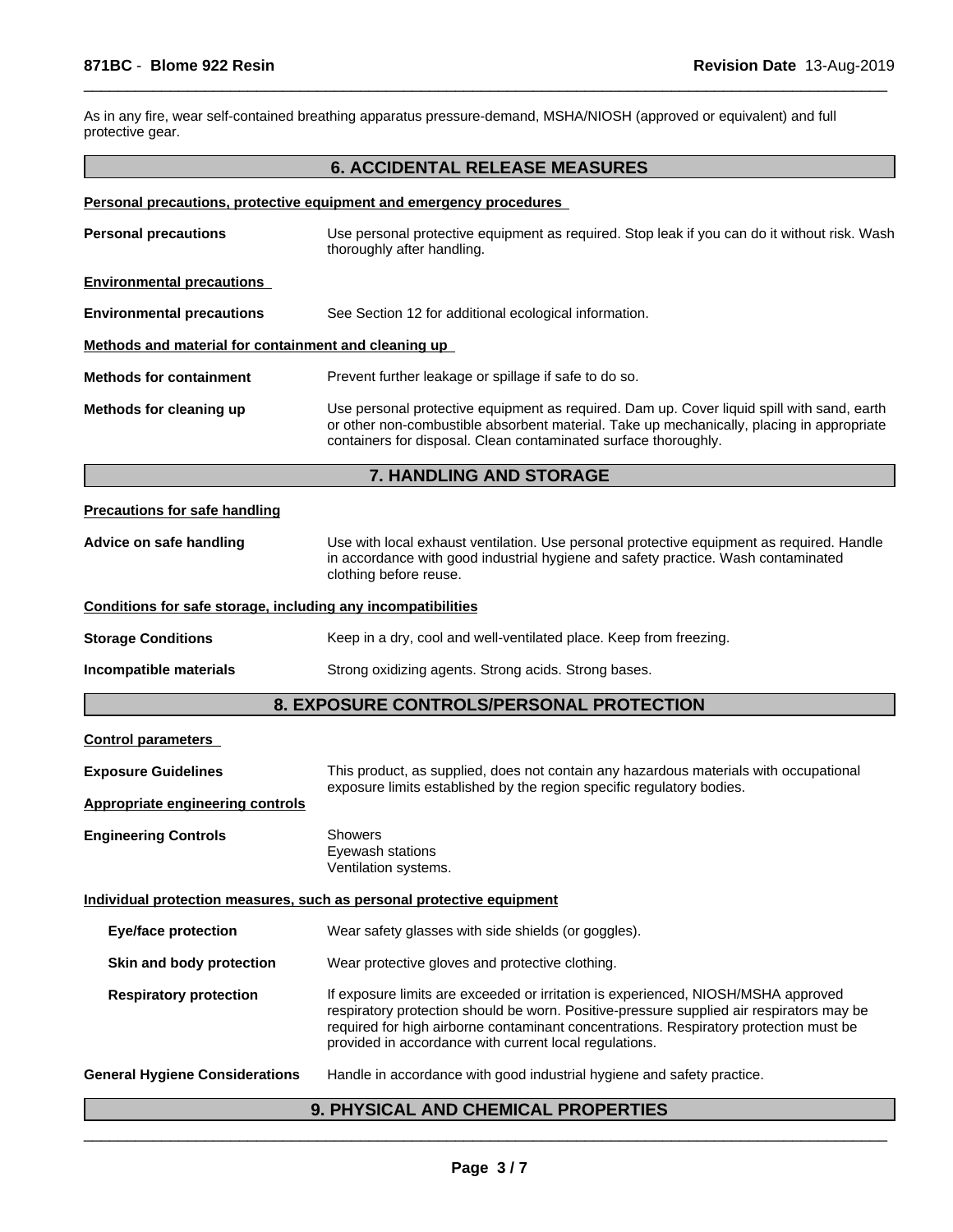## **Information on basic physical and chemical properties**

**Physical state** liquid **Appearance Color**

**Explosive properties** Not an explosive **Oxidizing properties** Not applicable **Partition coefficient No information available**<br> **Autoignition temperature No information available Autoignition temperature No information available**<br> **Decomposition temperature No information available Flash point Decomposition temperature Kinematic viscosity** No information available **Dynamic viscosity** 1800 - 2700 mPa s **Property Flammability (solid, gas) Flammability Limit in Air**<br>**Ilnner flammability limit:** No information available **Upper flammability limit:** No information available<br>**I ower flammability limit:** No information available **pH** 4.0 - 5.0 **Lower flammability limit: Vapor pressure** The Section of No information available **Vapor density No information available Melting point / freezing point** No information available **Relative density** 1 - 1.1 **Water solubility** dispersible **Solubility in other solvents** No information available **Boiling point / boiling range** > 100 °C / 212 °F

#### **Other Information**

> 100 °C / 212 °F No information available<br>No information available **Values** 

opaque

**White** 

**Softening point** No information available **Molecular weight** No information available **VOC Content (%)** No information available **Density** No information available **Bulk density** No information available

**10. STABILITY AND REACTIVITY**

**Reactivity**  No data available

**Chemical stability** Stable under recommended storage conditions. **Possibility of Hazardous Reactions** None under normal processing. **Conditions to avoid** elevated temperature. **Incompatible materials** Strong oxidizing agents. Strong acids. Strong bases. **Hazardous Decomposition Products** Thermal decomposition can lead to release of irritating and toxic gases and vapors.

## **11. TOXICOLOGICAL INFORMATION**

**Information on likely routes of exposure** 

**Product Information**

**Inhalation** Based on available data, the classification criteria are not met.

 $\overline{\phantom{a}}$  ,  $\overline{\phantom{a}}$  ,  $\overline{\phantom{a}}$  ,  $\overline{\phantom{a}}$  ,  $\overline{\phantom{a}}$  ,  $\overline{\phantom{a}}$  ,  $\overline{\phantom{a}}$  ,  $\overline{\phantom{a}}$  ,  $\overline{\phantom{a}}$  ,  $\overline{\phantom{a}}$  ,  $\overline{\phantom{a}}$  ,  $\overline{\phantom{a}}$  ,  $\overline{\phantom{a}}$  ,  $\overline{\phantom{a}}$  ,  $\overline{\phantom{a}}$  ,  $\overline{\phantom{a}}$ 

**Odor**

 $\overline{\phantom{a}}$  ,  $\overline{\phantom{a}}$  ,  $\overline{\phantom{a}}$  ,  $\overline{\phantom{a}}$  ,  $\overline{\phantom{a}}$  ,  $\overline{\phantom{a}}$  ,  $\overline{\phantom{a}}$  ,  $\overline{\phantom{a}}$  ,  $\overline{\phantom{a}}$  ,  $\overline{\phantom{a}}$  ,  $\overline{\phantom{a}}$  ,  $\overline{\phantom{a}}$  ,  $\overline{\phantom{a}}$  ,  $\overline{\phantom{a}}$  ,  $\overline{\phantom{a}}$  ,  $\overline{\phantom{a}}$ 

**Odor threshold** No information available Slight

#### **Remarks•Method**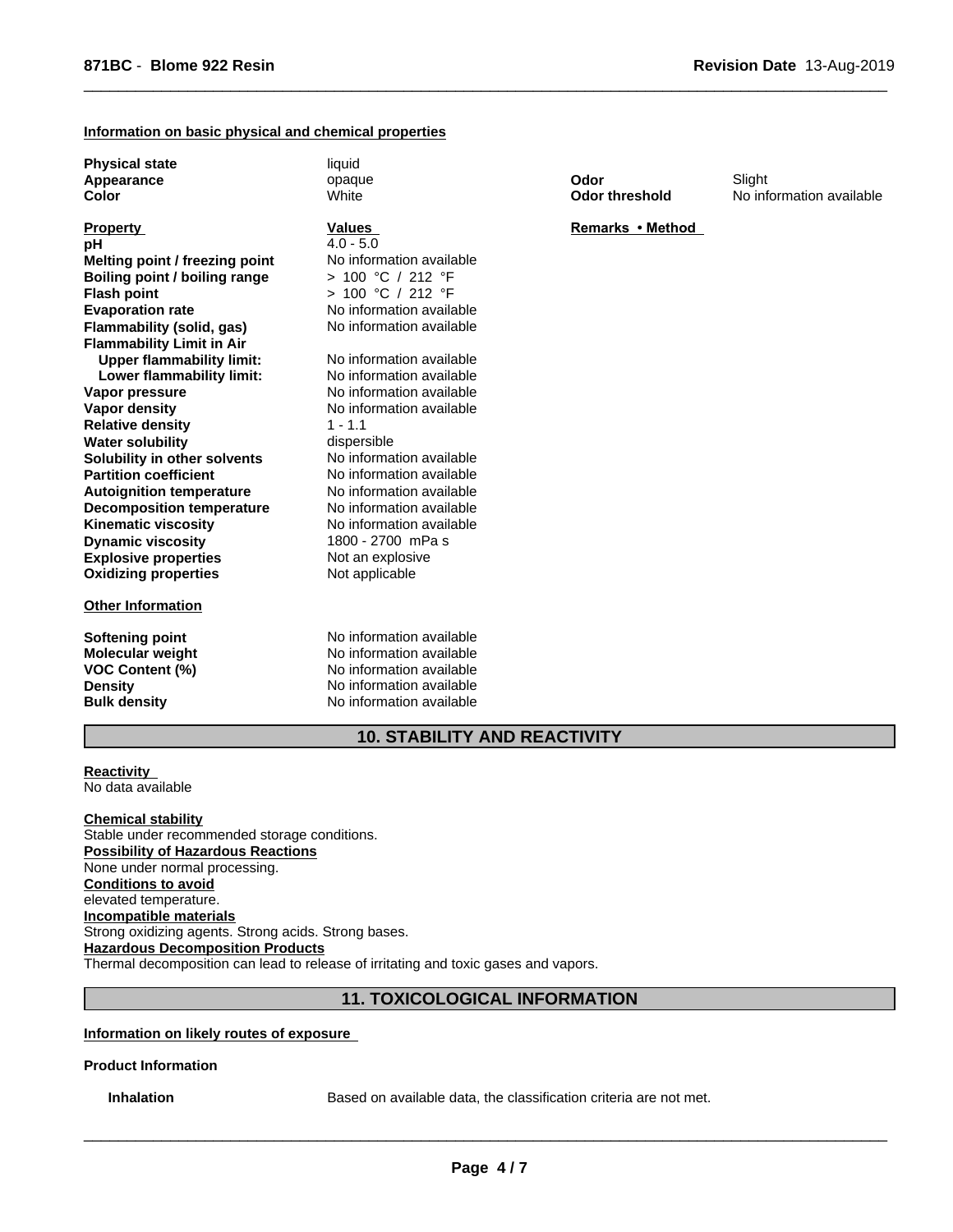| <b>Skin contact</b> | Based on available data, the classification criteria are not met. Repeated or prolonged<br>contact may cause allergic reactions in very susceptible persons. |
|---------------------|--------------------------------------------------------------------------------------------------------------------------------------------------------------|
| Ingestion           | Based on available data, the classification criteria are not met.                                                                                            |

 $\overline{\phantom{a}}$  ,  $\overline{\phantom{a}}$  ,  $\overline{\phantom{a}}$  ,  $\overline{\phantom{a}}$  ,  $\overline{\phantom{a}}$  ,  $\overline{\phantom{a}}$  ,  $\overline{\phantom{a}}$  ,  $\overline{\phantom{a}}$  ,  $\overline{\phantom{a}}$  ,  $\overline{\phantom{a}}$  ,  $\overline{\phantom{a}}$  ,  $\overline{\phantom{a}}$  ,  $\overline{\phantom{a}}$  ,  $\overline{\phantom{a}}$  ,  $\overline{\phantom{a}}$  ,  $\overline{\phantom{a}}$ 

| <b>Chemical</b><br>l Name | Oral LD50       | Dermal LD50 | <b>Inhalation LC50</b> |
|---------------------------|-----------------|-------------|------------------------|
| Water<br>7732-18-5        | Rat<br>90 mL/kg |             |                        |

## **Information on toxicological effects**

**Symptoms** No information available.

## **Delayed and immediate effects as well as chronic effects from short and long-term exposure**

| <b>Sensitization</b><br>contact may cause allergic reactions in very susceptible persons.            | Based on available data, the classification criteria are not met. Repeated or prolonged |
|------------------------------------------------------------------------------------------------------|-----------------------------------------------------------------------------------------|
| Based on available data, the classification criteria are not met.<br>Germ cell mutagenicity          |                                                                                         |
| Based on available data, the classification criteria are not met.<br>Carcinogenicity                 |                                                                                         |
| Based on available data, the classification criteria are not met.<br><b>Reproductive toxicity</b>    |                                                                                         |
| Based on available data, the classification criteria are not met.<br>STOT - single exposure          |                                                                                         |
| Based on available data, the classification criteria are not met.<br><b>STOT - repeated exposure</b> |                                                                                         |
| Based on available data, the classification criteria are not met.<br><b>Aspiration hazard</b>        |                                                                                         |

## **Numerical measures of toxicity - Product Information**

**The following values are calculated based on chapter 3.1 of the GHS document** . mg/kg

## **12. ECOLOGICAL INFORMATION**

#### **Ecotoxicity**

100 % of the mixture consists of components(s) of unknown hazards to the aquatic environment

## **Persistence and degradability**

No information available.

#### **Bioaccumulation**

No information available.

## **Other adverse effects**

No information available

## **13. DISPOSAL CONSIDERATIONS**

| Waste treatment methods | Disposal should be in accordance with applicable regional, national and local laws and |
|-------------------------|----------------------------------------------------------------------------------------|
| Disposal of wastes      | regulations.                                                                           |
| Contaminated packaging  | Do not reuse container.                                                                |

## **14. TRANSPORT INFORMATION**

DOT Not regulated

**TDG** Not regulated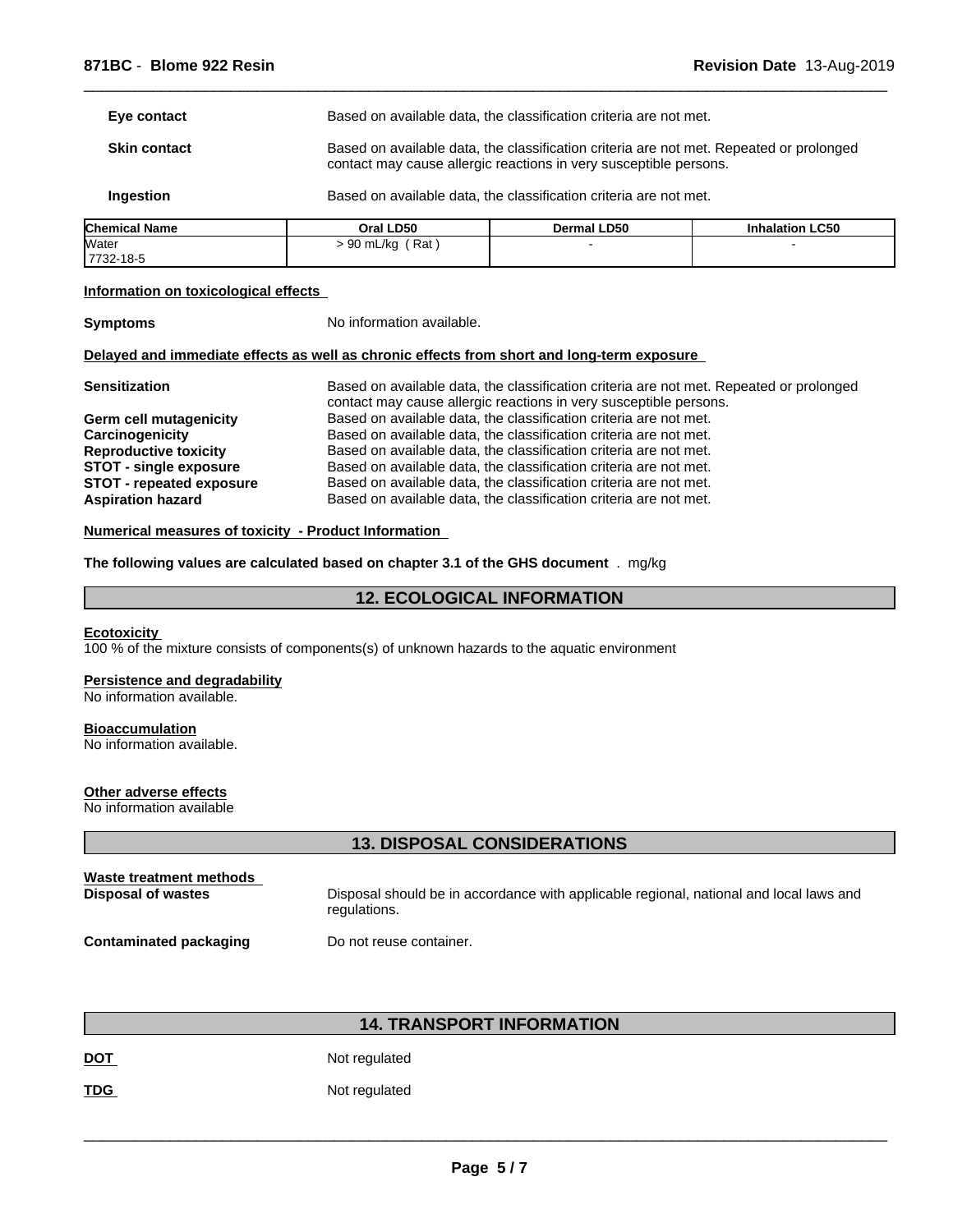# **IATA** Not regulated **IMDG** Not regulated

 $\overline{\phantom{a}}$  ,  $\overline{\phantom{a}}$  ,  $\overline{\phantom{a}}$  ,  $\overline{\phantom{a}}$  ,  $\overline{\phantom{a}}$  ,  $\overline{\phantom{a}}$  ,  $\overline{\phantom{a}}$  ,  $\overline{\phantom{a}}$  ,  $\overline{\phantom{a}}$  ,  $\overline{\phantom{a}}$  ,  $\overline{\phantom{a}}$  ,  $\overline{\phantom{a}}$  ,  $\overline{\phantom{a}}$  ,  $\overline{\phantom{a}}$  ,  $\overline{\phantom{a}}$  ,  $\overline{\phantom{a}}$ 

|                                  | <b>15. REGULATORY INFORMATION</b> |
|----------------------------------|-----------------------------------|
| <b>International Inventories</b> |                                   |
| <b>TSCA</b>                      | Complies                          |
| <b>DSL/NDSL</b>                  | Complies                          |
| <b>EINECS/ELINCS</b>             | Complies                          |
| <b>IECSC</b>                     | Complies                          |
| <b>KECL</b>                      | Complies                          |
| <b>PICCS</b>                     | Complies                          |
| <b>AICS</b>                      | Complies                          |

**Legend:** 

**TSCA** - United States Toxic Substances Control Act Section 8(b) Inventory

**DSL/NDSL** - Canadian Domestic Substances List/Non-Domestic Substances List

**EINECS/ELINCS** - European Inventory of Existing Chemical Substances/European List of Notified Chemical Substances

**ENCS** - Japan Existing and New Chemical Substances

**IECSC** - China Inventory of Existing Chemical Substances

**KECL** - Korean Existing and Evaluated Chemical Substances

**PICCS** - Philippines Inventory of Chemicals and Chemical Substances

**AICS** - Australian Inventory of Chemical Substances

## **US Federal Regulations**

## **SARA 313**

Section 313 of Title III of the Superfund Amendments and Reauthorization Act of 1986 (SARA). This product does not contain any chemicals which are subject to the reporting requirements of the Act and Title 40 of the Code of Federal Regulations, Part 372

### **SARA 311/312 Hazard Categories**

| Acute health hazard               | N٥  |
|-----------------------------------|-----|
| <b>Chronic Health Hazard</b>      | N٥  |
| Fire hazard                       | N٥  |
| Sudden release of pressure hazard | No. |
| <b>Reactive Hazard</b>            | No  |

## **CWA (Clean Water Act)**

This product does not contain any substances regulated as pollutants pursuant to the Clean Water Act (40 CFR 122.21 and 40 CFR 122.42)

## **CERCLA**

This material, as supplied, does not contain any substances regulated as hazardous substances under the Comprehensive Environmental Response Compensation and Liability Act (CERCLA) (40 CFR 302) or the Superfund Amendments and Reauthorization Act (SARA) (40 CFR 355). There may be specific reporting requirements at the local, regional, or state level pertaining to releases of this material

## **US State Regulations**

## **California Proposition 65**

This product does not contain any Proposition 65 chemicals

## **U.S. State Right-to-Know Regulations**

## **U.S. EPA Label Information**

**EPA Pesticide Registration Number** Not applicable

## **16. OTHER INFORMATION, INCLUDING DATE OF PREPARATION OF THE LAST REVISION**